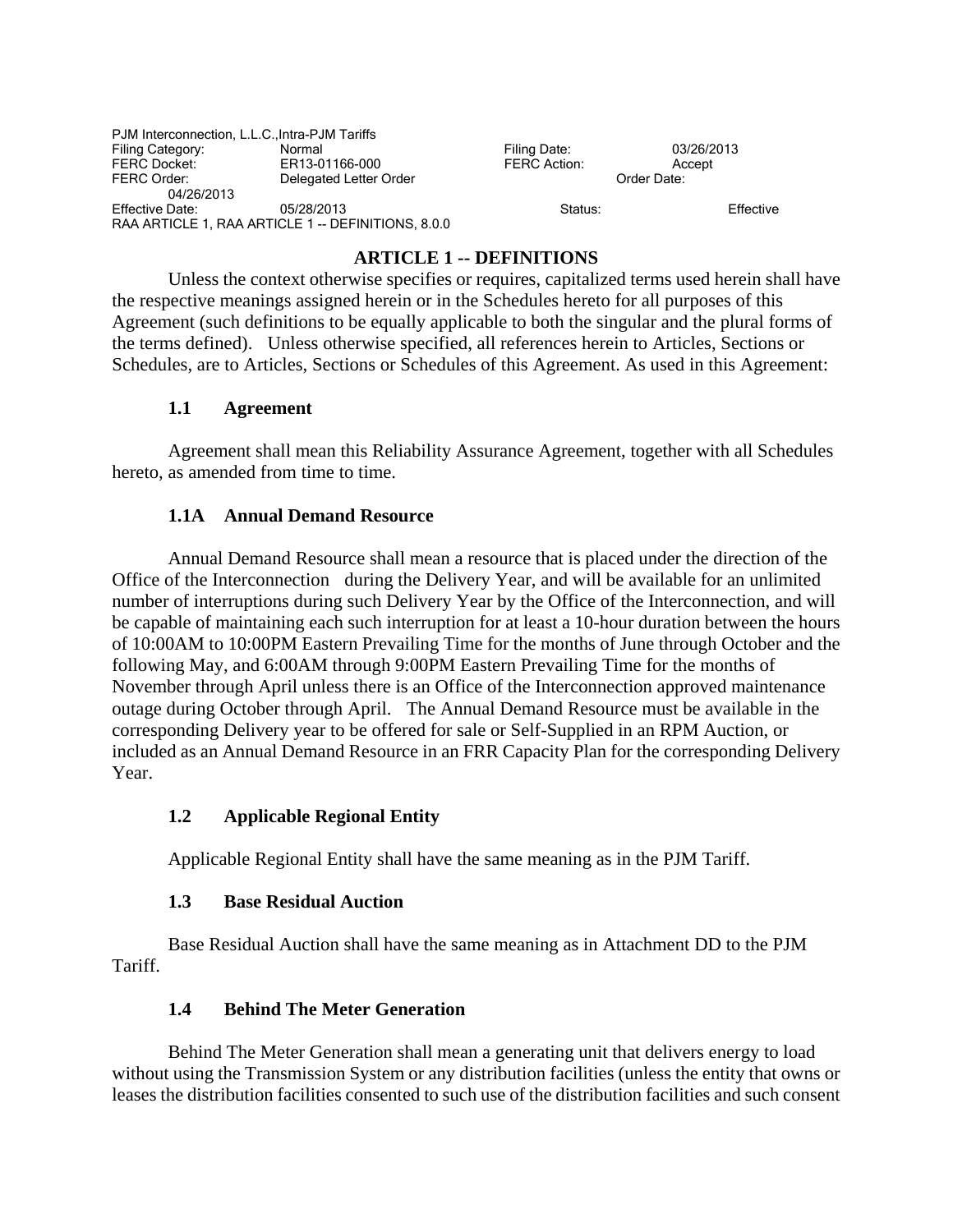has been demonstrated to the satisfaction of the Office of the Interconnection; provided, however, that Behind The Meter Generation does not include (i) at any time, any portion of such generating unit's capacity that is designated as a Capacity Resource or (ii) in any hour, any portion of the output of such generating unit that is sold to another entity for consumption at another electrical location or into the PJM Interchange Energy Market.

## **1.5 Black Start Capability**

Black Start Capability shall mean the ability of a generating unit or station to go from a shutdown condition to an operating condition and start delivering power without assistance from the power system.

# **1.6 Capacity Emergency Transfer Objective ("CETO")**

Capacity Emergency Transfer Objective ("CETO") shall mean the amount of electric energy that a given area must be able to import in order to remain within a loss of load expectation of one event in 25 years when the area is experiencing a localized capacity emergency, as determined in accordance with the PJM Manuals. Without limiting the foregoing, CETO shall be calculated based in part on EFORD determined in accordance with Paragraph C of Schedule 5.

# **1.7 Capacity Emergency Transmission Limit ("CETL")**

Capacity Emergency Transmission Limit ("CETL") shall mean the capability of the transmission system to support deliveries of electric energy to a given area experiencing a localized capacity emergency as determined in accordance with the PJM Manuals.

# **1.8 Capacity Resources**

Capacity Resources shall mean megawatts of (i) net capacity from existing or Planned Generation Capacity Resources meeting the requirements of Schedules 9 and 10 that are or will be owned by or contracted to a Party and that are or will be committed to satisfy that Party's obligations under this Agreement, or to satisfy the reliability requirements of the PJM Region, for a Delivery Year; (ii) net capacity from existing or Planned Generation Capacity Resources within the PJM Region not owned or contracted for by a Party which are accredited to the PJM Region pursuant to the procedures set forth in Schedules 9 and 10; and (iii) load reduction capability provided by Demand Resources or Energy Efficiency Resources that are accredited to the PJM Region pursuant to the procedures set forth in Schedule 6.

# **1.9 Capacity Transfer Right**

Capacity Transfer Right shall have the meaning specified in Attachment DD to the PJM Tariff.

# **1.10 Control Area**

Control Area shall mean an electric power system or combination of electric power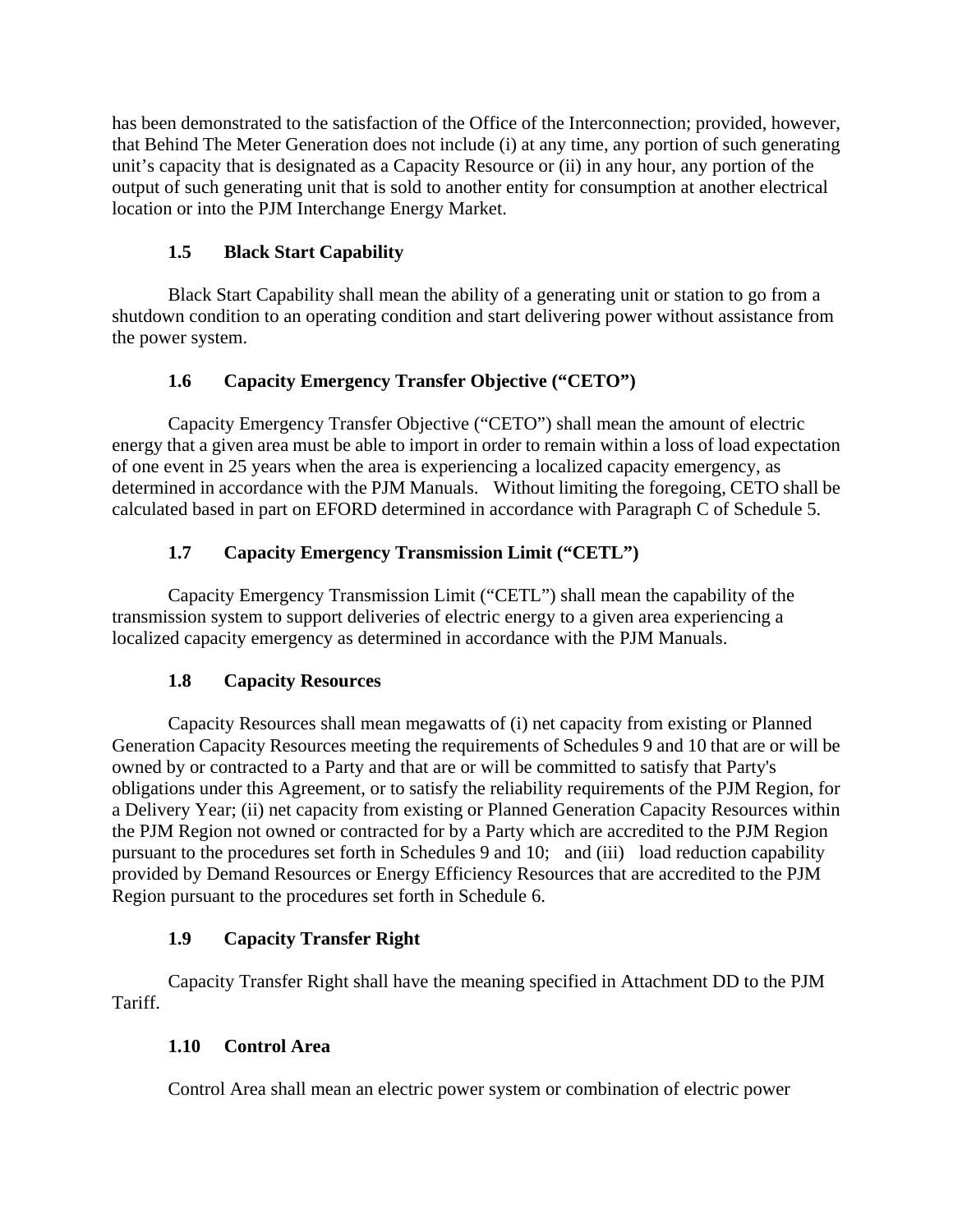systems bounded by interconnection metering and telemetry to which a common generation control scheme is applied in order to:

 (a) match the power output of the generators within the electric power system(s) and energy purchased from entities outside the electric power system(s), with the load within the electric power system(s);

 (b) maintain scheduled interchange with other Control Areas, within the limits of Good Utility Practice;

 (c) maintain the frequency of the electric power system(s) within reasonable limits in accordance with Good Utility Practice and the criteria of NERC and each Applicable Regional Entity;

 (d) maintain power flows on transmission facilities within appropriate limits to preserve reliability; and

 (e) provide sufficient generating capacity to maintain operating reserves in accordance with Good Utility Practice.

## **1.11 Daily Unforced Capacity Obligation**

Daily Unforced Capacity Obligation shall have the meaning set forth in Schedule 8 or, as to an FRR Entity, in Schedule 8.1.

## **1.12 Delivery Year**

Delivery Year shall mean a Planning Period for which a Capacity Resource is committed pursuant to the auction procedures specified in Attachment DD to the Tariff or pursuant to an FRR Capacity Plan.

## **1.13 Demand Resource**

Demand Resource or "DR" shall mean a Limited Demand Resource, Extended Summer Demand Resource, or Annual Demand Resource with a demonstrated capability to provide a reduction in demand or otherwise control load in accordance with the requirements of Schedule 6 that offers and that clears load reduction capability in a Base Residual Auction or Incremental Auction or that is committed through an FRR Capacity Plan. As set forth in Schedule 6, a Limited Demand Resource, Extended Summer Demand Resource or Annual Demand Resource may be an existing demand response resource or a Planned Demand Resource.

### **1.14 Demand Resource Provider**

Demand Resource Provider shall have the meaning specified in Attachment DD to the PJM Tariff.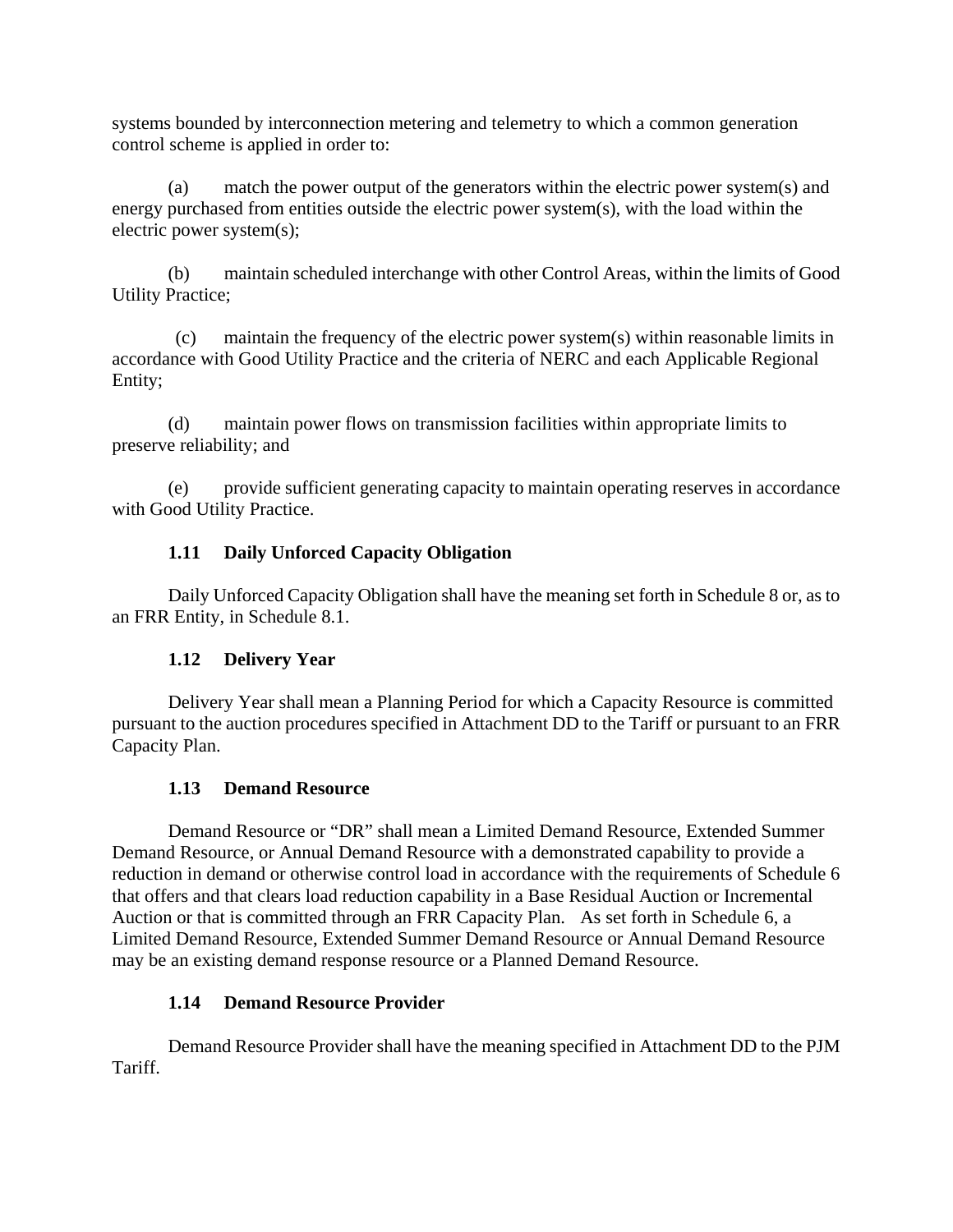#### **1.15 DR Factor**

DR Factor shall mean that factor approved from time to time by the PJM Board used to determine the unforced capacity value of a Demand Resource in accordance with Schedule 6.

### **1.16 [Reserved for Future Use]**

### **1.17 Electric Cooperative**

Electric Cooperative shall mean an entity owned in cooperative form by its customers that is engaged in the generation, transmission, and/or distribution of electric energy.

### **1.18 Electric Distributor**

Electric Distributor shall mean an entity that owns or leases with rights equivalent to ownership electric distribution facilities that are providing electric distribution service to electric load within the PJM Region.

#### **1.19 Emergency**

Emergency shall mean (i) an abnormal system condition requiring manual or automatic action to maintain system frequency, or to prevent loss of firm load, equipment damage, or tripping of system elements that could adversely affect the reliability of an electric system or the safety of persons or property; or (ii) a fuel shortage requiring departure from normal operating procedures in order to minimize the use of such scarce fuel; or (iii) a condition that requires implementation of emergency procedures as defined in the PJM Manuals.

### **1.20 End-Use Customer**

End-Use Customer shall mean a Member that is a retail end-user of electricity within the PJM Region.

### **1.20A Energy Efficiency Resource**

Energy Efficiency Resource shall mean a project, including installation of more efficient devices or equipment or implementation of more efficient processes or systems, meeting the requirements of Schedule 6 of this Agreement and exceeding then-current building codes, appliance standards, or other relevant standards, designed to achieve a continuous (during peak periods as described in Schedule 6 and the PJM Manuals) reduction in electric energy consumption that is not reflected in the peak load forecast prepared for the Delivery Year for which the Energy Efficiency Resource is proposed, and that is fully implemented at all times during such Delivery Year, without any requirement of notice, dispatch, or operator intervention.

### **1.20B Existing Generation Capacity Resource**

Existing Generation Capacity Resource shall mean, for purposes of the must-offer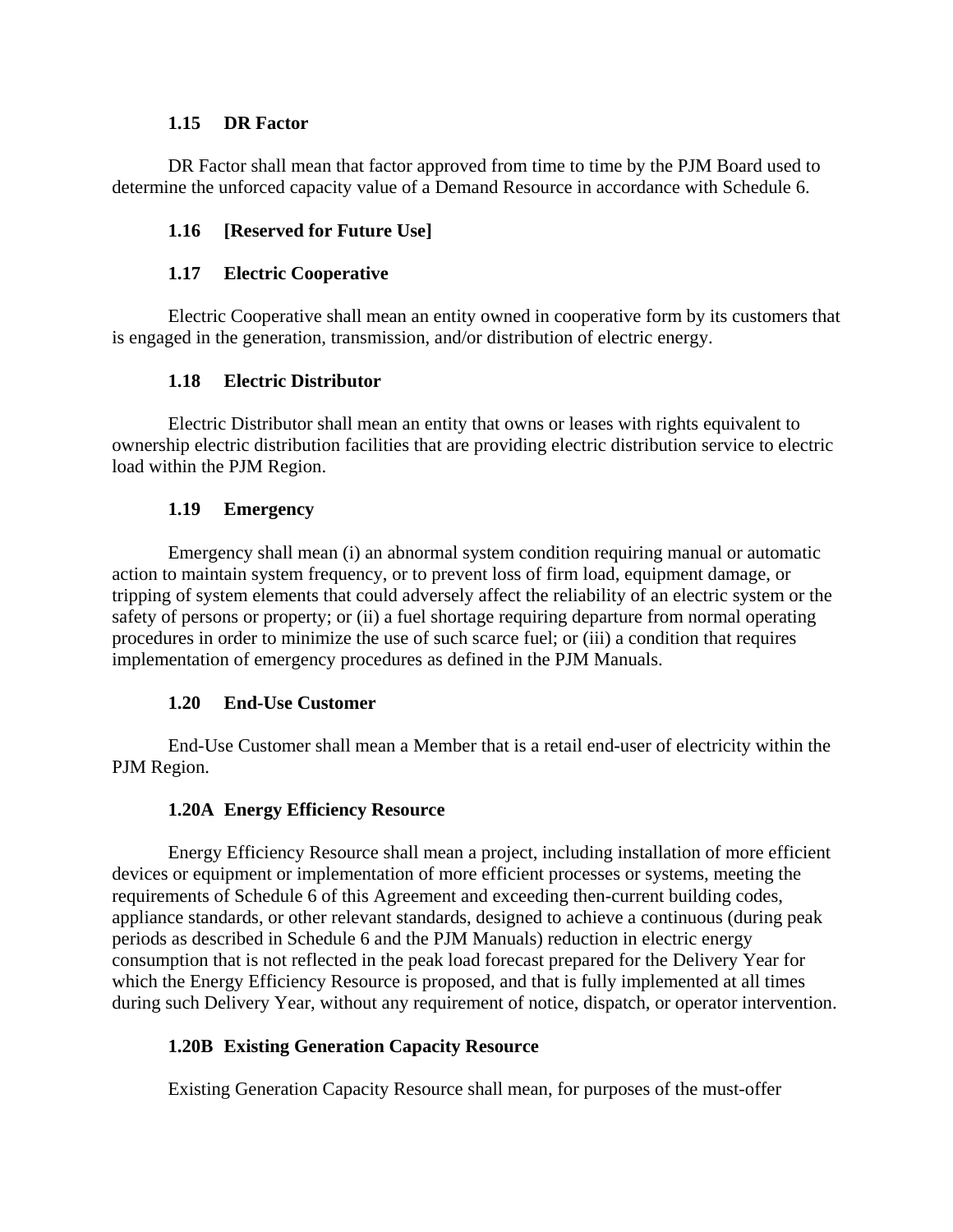requirement and mitigation of offers for any RPM Auction for a Delivery Year, a Generation Capacity Resource that, as of the date on which bidding commences for such auction: (a) is in service; or (b) is not yet in service, but has cleared any RPM Auction for any prior Delivery Year. Notwithstanding the foregoing, a Generation Capacity Resource for which construction has not commenced and which would otherwise have been treated as a Planned Generation Capacity Resource but for the fact that it was bid into RPM Auctions for at least two consecutive Delivery Years, and cleared the last such auction only because it was considered existing and its mitigated offer cap was accepted when its price offer would not have otherwise been accepted, shall be deemed to be a Planned Generation Capacity Resource. A Generation Capacity Resource shall be deemed to be in service if interconnection service has ever commenced (for resources located in the PJM Region), or if it is physically and electrically interconnected to an external Control Area and is in full commercial operation (for resources not located in the PJM Region). The additional megawatts of a Generation Capacity Resource that is being, or has been, modified to increase the number of megawatts of available installed capacity thereof shall not be deemed to be an Existing Generation Capacity Resource until such time as those megawatts (a) are in service; or (b) are not yet in service, but have cleared any RPM Auction for any prior Delivery Year.

#### **1.20C Extended Summer Demand Resource**

 Extended Summer Demand Resource shall mean a resource that is placed under the direction of the Office of the Interconnection and that will be available June through October and the following May, and will be available for an unlimited number of interruptions during such months by the Office of the Interconnection, and will be capable of maintaining each such interruption for at least a 10-hour duration between the hours of 10:00AM to 10:00PM Eastern Prevailing Time. The Extended Summer Demand Resource must be available June through October and the following May in the corresponding Delivery Year to be offered for sale or Self-Supplied in an RPM Auction, or included as an Extended Summer Demand Resource in an FRR Capacity Plan for the corresponding Delivery Year.

#### **1.21 Facilities Study Agreement**

Facilities Study Agreement shall have the same meaning as in the PJM Tariff

### **1.22 FERC**

FERC shall mean the Federal Energy Regulatory Commission or any successor federal agency, commission or department.

#### **1.23 Firm Point-To-Point Transmission Service**

Firm Point-To-Point Transmission Service shall mean Firm Transmission Service provided pursuant to the rates, terms and conditions set forth in Part II of the PJM Tariff.

#### **1.24 Firm Transmission Service**

Firm Transmission Service shall mean transmission service that is intended to be available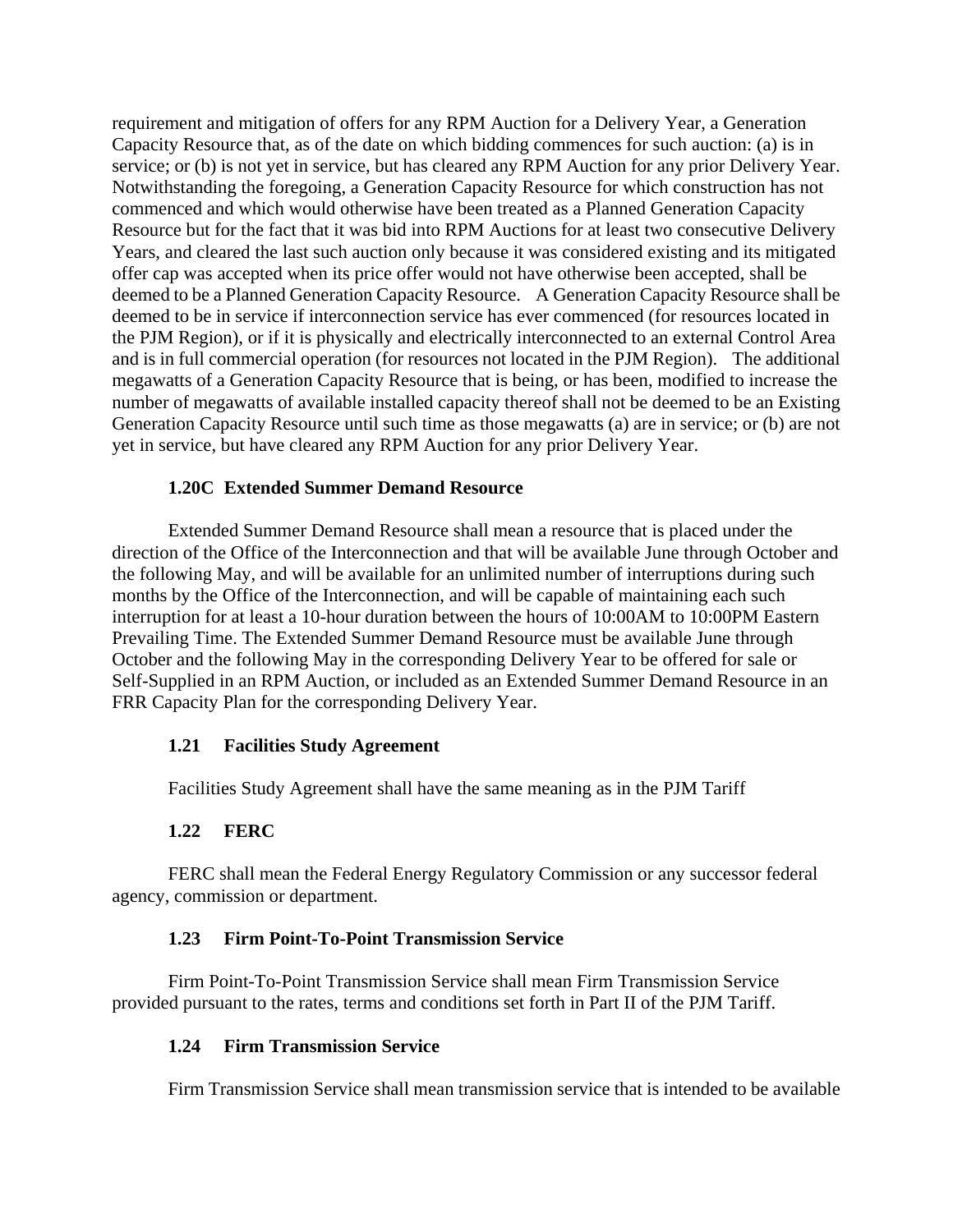at all times to the maximum extent practicable, subject to an Emergency, an unanticipated failure of a facility, or other event beyond the control of the owner or operator of the facility or the Office of the Interconnection.

### **1.25 Fixed Resource Requirement Alternative or FRR Alternative**

Fixed Resource Requirement Alternative or FRR Alternative shall mean an alternative method for a Party to satisfy its obligation to provide Unforced Capacity hereunder, as set forth in Schedule 8.1 to this Agreement.

### **1.26 Forecast Pool Requirement**

Forecast Pool Requirement or FPR shall mean the amount equal to one plus the unforced reserve margin (stated as a decimal number) for the PJM Region required pursuant to this Agreement, as approved by the PJM Board pursuant to Schedule 4.1.

### **1.27 [Reserved]**

### **1.28 [Reserved]**

## **1.29 FRR Capacity Plan**

FRR Capacity Plan shall mean a long-term plan for the commitment of Capacity Resources to satisfy the capacity obligations of a Party that has elected the FRR Alternative, as more fully set forth in Schedule 8.1 to this Agreement.

### **1.30 FRR Entity**

FRR Entity shall mean, for the duration of such election, a Party that has elected the FRR Alternative hereunder.

## **1.31 FRR Service Area**

FRR Service Area shall mean (a) the service territory of an IOU as recognized by state law, rule or order; (b) the service area of a Public Power Entity or Electric Cooperative as recognized by franchise or other state law, rule, or order; or (c) a separately identifiable geographic area that is: (i) bounded by wholesale metering, or similar appropriate multi-site aggregate metering, that is visible to, and regularly reported to, the Office of the Interconnection, or that is visible to, and regularly reported to an Electric Distributor and such Electric Distributor agrees to aggregate the load data from such meters for such FRR Service Area and regularly report such aggregated information, by FRR Service Area, to the Office of the Interconnection; and (ii) for which the FRR Entity has or assumes the obligation to provide capacity for all load (including load growth) within such area. In the event that the service obligations of an Electric Cooperative or Public Power Entity are not defined by geographic boundaries but by physical connections to a defined set of customers, the FRR Service Area in such circumstances shall be defined as all customers physically connected to transmission or distribution facilities of such Electric Cooperative or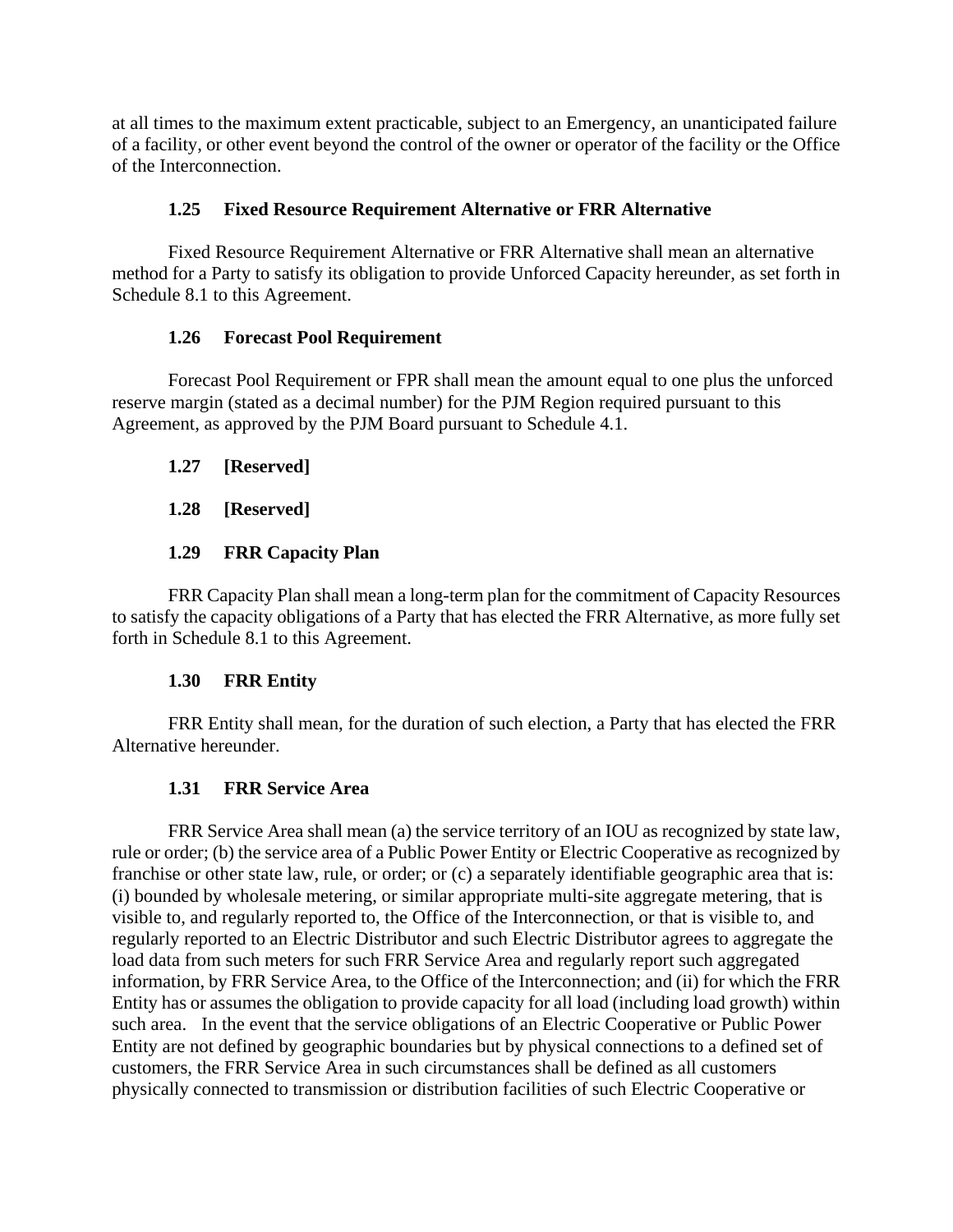Public Power Entity within an area bounded by appropriate wholesale aggregate metering as described above.

### **1.32 Full Requirements Service**

Full Requirements Service shall mean wholesale service to supply all of the power needs of a Load Serving Entity to serve end-users within the PJM Region that are not satisfied by its own generating facilities.

### **1.33 Generation Capacity Resource**

Generation Capacity Resource shall mean a generation unit, or the right to capacity from a specified generation unit, that meets the requirements of Schedules 9 and 10 of this Agreement. A Generation Capacity Resource may be an *E*xisting Generation Capacity Resource or a Planned Generation Capacity Resource.

### **1.34 Generation Owner**

Generation Owner shall mean a Member that owns or leases with rights equivalent to ownership facilities for the generation of electric energy that are located within the PJM Region. Purchasing all or a portion of the output of a generation facility shall not be sufficient to qualify a Member as a Generation Owner.

### **1.35 Generator Forced Outage**

Generator Forced Outage shall mean an immediate reduction in output or capacity or removal from service, in whole or in part, of a generating unit by reason of an Emergency or threatened Emergency, unanticipated failure, or other cause beyond the control of the owner or operator of the facility, as specified in the relevant portions of the PJM Manuals. A reduction in output or removal from service of a generating unit in response to changes in market conditions shall not constitute a Generator Forced Outage.

### **1.36 Generator Maintenance Outage**

Generator Maintenance Outage shall mean the scheduled removal from service, in whole or in part, of a generating unit in order to perform repairs on specific components of the facility, if removal of the facility qualifies as a maintenance outage pursuant to the PJM Manuals.

### **1.37 Generator Planned Outage**

Generator Planned Outage shall mean the scheduled removal from service, in whole or in part, of a generating unit for inspection, maintenance or repair with the approval of the Office of the Interconnection in accordance with the PJM Manuals.

## **1.38 Good Utility Practice**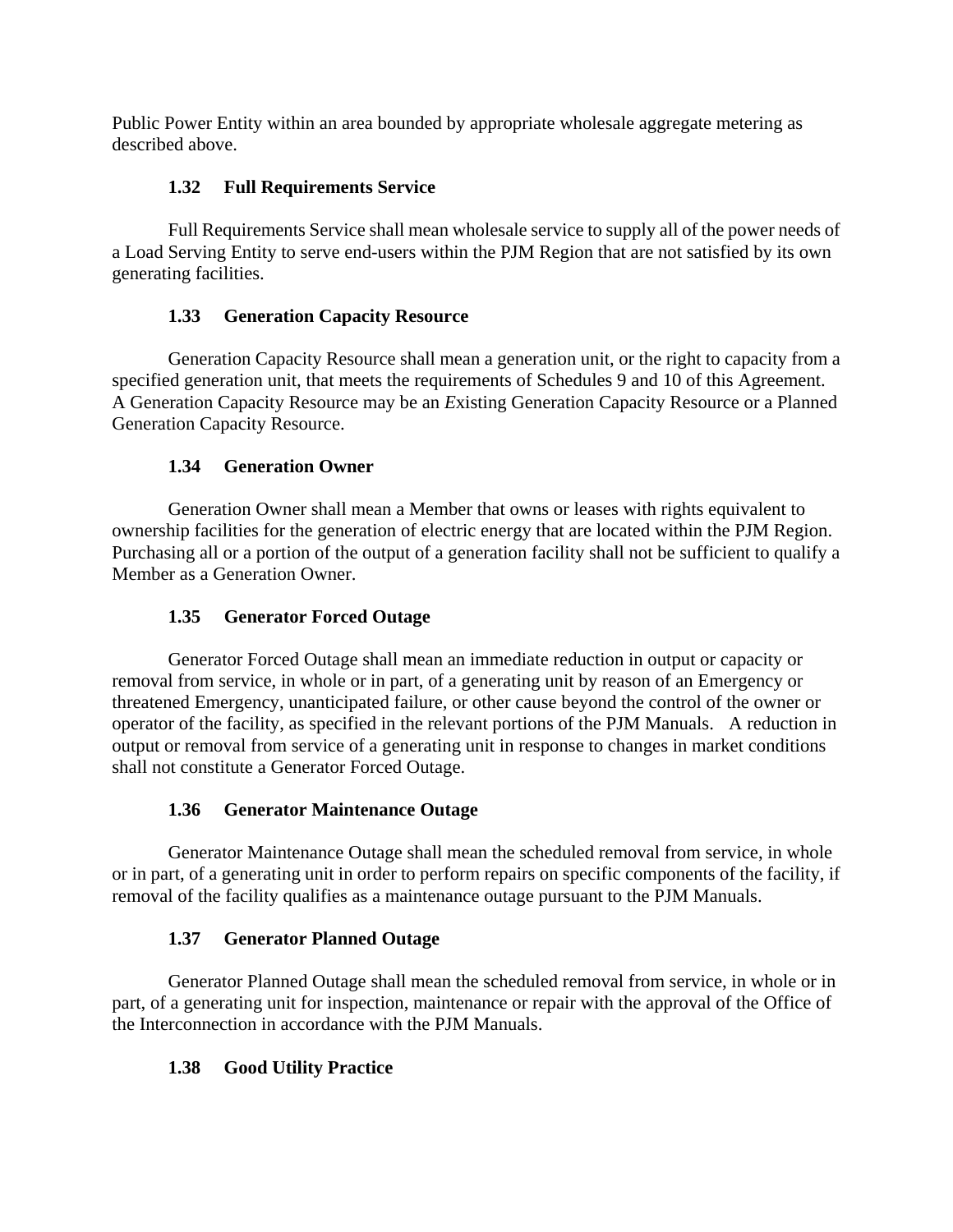Good Utility Practice shall mean any of the practices, methods and acts engaged in or approved by a significant portion of the electric utility industry during the relevant time period, or any of the practices, methods and acts which, in the exercise of reasonable judgment in light of the facts known at the time the decision was made, could have been expected to accomplish the desired result at a reasonable cost consistent with good business practices, reliability, safety and expedition. Good Utility Practice is not intended to be limited to the optimum practice, method, or act to the exclusion of all others, but rather is intended to include acceptable practices, methods, or acts generally accepted in the region.

### **1.39 [Reserved]**

### **1.40 Incremental Auction**

Incremental Auction shall mean the First Incremental Auction, the Second Incremental Auction, the Third Incremental Auction, or the Conditional Incremental Auction, each as defined in Attachment DD tohave the same meaning as in the PJM Tariff.

### **1.41 Interconnection Agreement**

Interconnection Agreement shall have the same meaning as in the PJM Tariff.

### **1.42 [Reserved]**

### **1.43 IOU**

IOU shall mean an investor-owned utility with substantial business interest in owning and/or operating electric facilities in any two or more of the following three asset categories: generation, transmission, distribution.

### **1.43A Limited Demand Resource**

Limited Demand Resource shall mean a resource that is placed under the direction of the Office of the Interconnection and that will, at a minimum, be available for interruption for at least 10 times during the summer period of June through September in the Delivery Year, and will be capable of maintaining each such interruption for at least a 6-hour duration. At a minimum, the Limited Demand Resource shall be available for such interruptions on weekdays, other than NERC holidays, from 12:00PM (noon) to 8:00PM Eastern Prevailing Time. The Limited Demand Resource must be available during the summer period of June through September in the corresponding Delivery Year to be offered for sale or Self-Supplied in an RPM Auction, or included as a Limited Demand Resource in an FRR Capacity Plan for the corresponding Delivery Year.

## **1.44 Load Serving Entity or LSE**

Load Serving Entity or LSE shall mean any entity (or the duly designated agent of such an entity), including a load aggregator or power marketer, (i) serving end-users within the PJM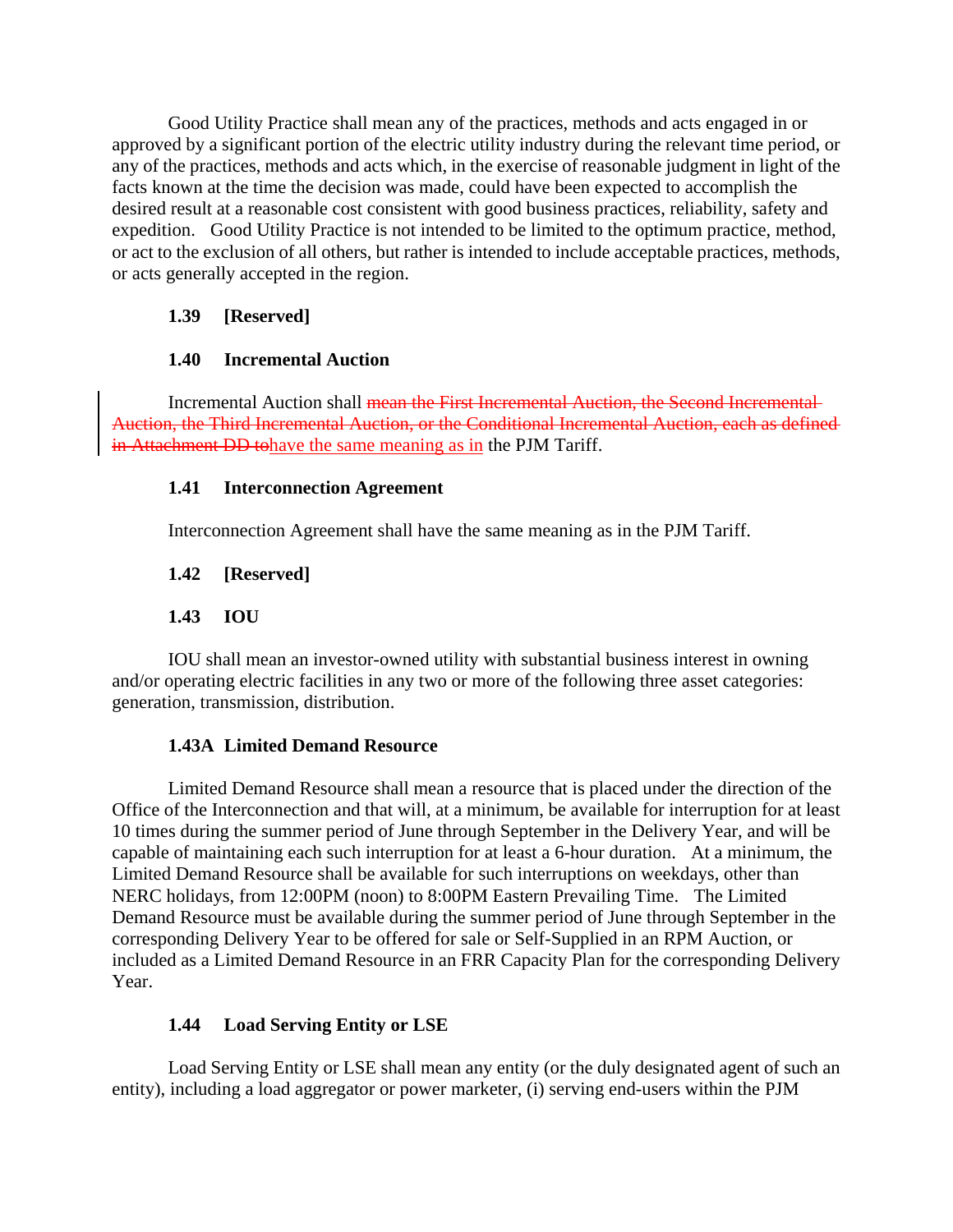Region, and (ii) that has been granted the authority or has an obligation pursuant to state or local law, regulation or franchise to sell electric energy to end-users located within the PJM Region. Load Serving Entity shall include any end-use customer that qualifies under state rules or a utility retail tariff to manage directly its own supply of electric power and energy and use of transmission and ancillary services.

### **1.45 Locational Reliability Charge**

Locational Reliability Charge shall mean the charge determined pursuant to Schedule 8.

### **1.46 Markets and Reliability Committee**

Markets and Reliability Committee shall mean the committee established pursuant to the Operating Agreement as a Standing Committee of the Members Committee.

### **1.46A Maximum Emergency Service Level**

Maximum Emergency Service Level or MESL of Price Responsive Demand shall mean the level, determined at a PRD Substation level, to which Price Responsive Demand shall be reduced during the Delivery Year when a Maximum Generation Emergency is declared and the Locational Marginal Price exceeds the price associated with such Price Responsive Demand identified by the PRD Provider in its PRD Plan.

### **1.47 Member**

Member shall mean an entity that satisfies the requirements of Sections 1.24 and 11.6 of the PJM Operating Agreement. In accordance with Article 4 of this Agreement, each Party to this Agreement also is a Member.

### **1.48 Members Committee**

Members Committee shall mean the committee specified in Section 8 of the PJM Operating Agreement composed of the representatives of all the Members.

## **1.49 NERC**

NERC shall mean the North American Electric Reliability Council or any successor thereto.

### **1.50 Network Resources**

Network Resources shall have the meaning set forth in the PJM Tariff.

### **1.51 Network Transmission Service**

Network Transmission Service shall mean transmission service provided pursuant to the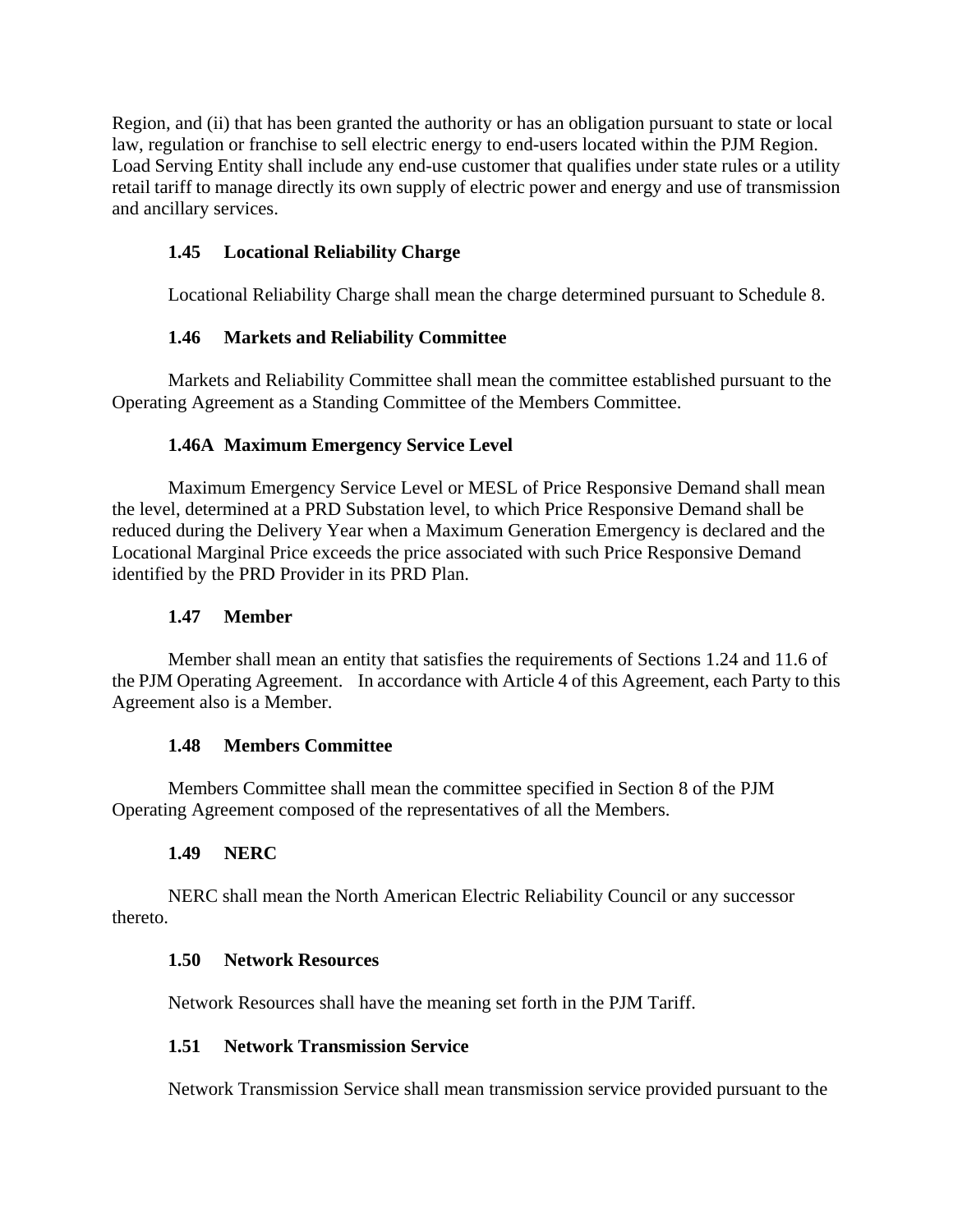rates, terms and conditions set forth in Part III of the PJM Tariff or transmission service comparable to such service that is provided to a Load Serving Entity that is also a Transmission Owner (as that term is defined in the PJM Tariff).

### **1.51A Nominal PRD Value**

Nominal PRD Value shall mean, as to any PRD Provider, an adjustment, determined in accordance with Schedule 6.1 of this Agreement, to the peak-load forecast used to determine the quantity of capacity sought through an RPM Auction, reflecting the aggregate effect of Price Responsive Demand on peak load resulting from the Price Responsive Demand to be provided by such PRD Provider.

### **1.52 Nominated Demand Resource Value**

Nominated Demand Resource Value shall have the meaning specified in Attachment DD to the PJM Tariff.

### **1.53 [Reserved]**

## **1.54 Non-Retail Behind the Meter Generation**

Non-Retail Behind the Meter Generation shall mean Behind the Meter Generation that is used by municipal electric systems, electric cooperatives, and electric distribution companies to serve load.

### **1.55 Obligation Peak Load**

Obligation Peak Load shall have the meaning specified in Schedule 8 of this Agreement.

### **1.56 Office of the Interconnection**

Office of the Interconnection shall mean the employees and agents of PJM Interconnection, L.L.C., subject to the supervision and oversight of the PJM Board, acting pursuant to the Operating Agreement.

### **1.57 Operating Agreement of PJM Interconnection, L.L.C. or Operating Agreement**

Operating Agreement of PJM Interconnection, L.L.C. or Operating Agreement shall mean that certain agreement, dated April 1, 1997 and as amended and restated June 2, 1997 and as amended from time to time thereafter, among the members of the PJM Interconnection, L.L.C.

### **1.58 Operating Reserve**

Operating Reserve shall mean the amount of generating capacity scheduled to be available for a specified period of an operating day to ensure the reliable operation of the PJM Region, as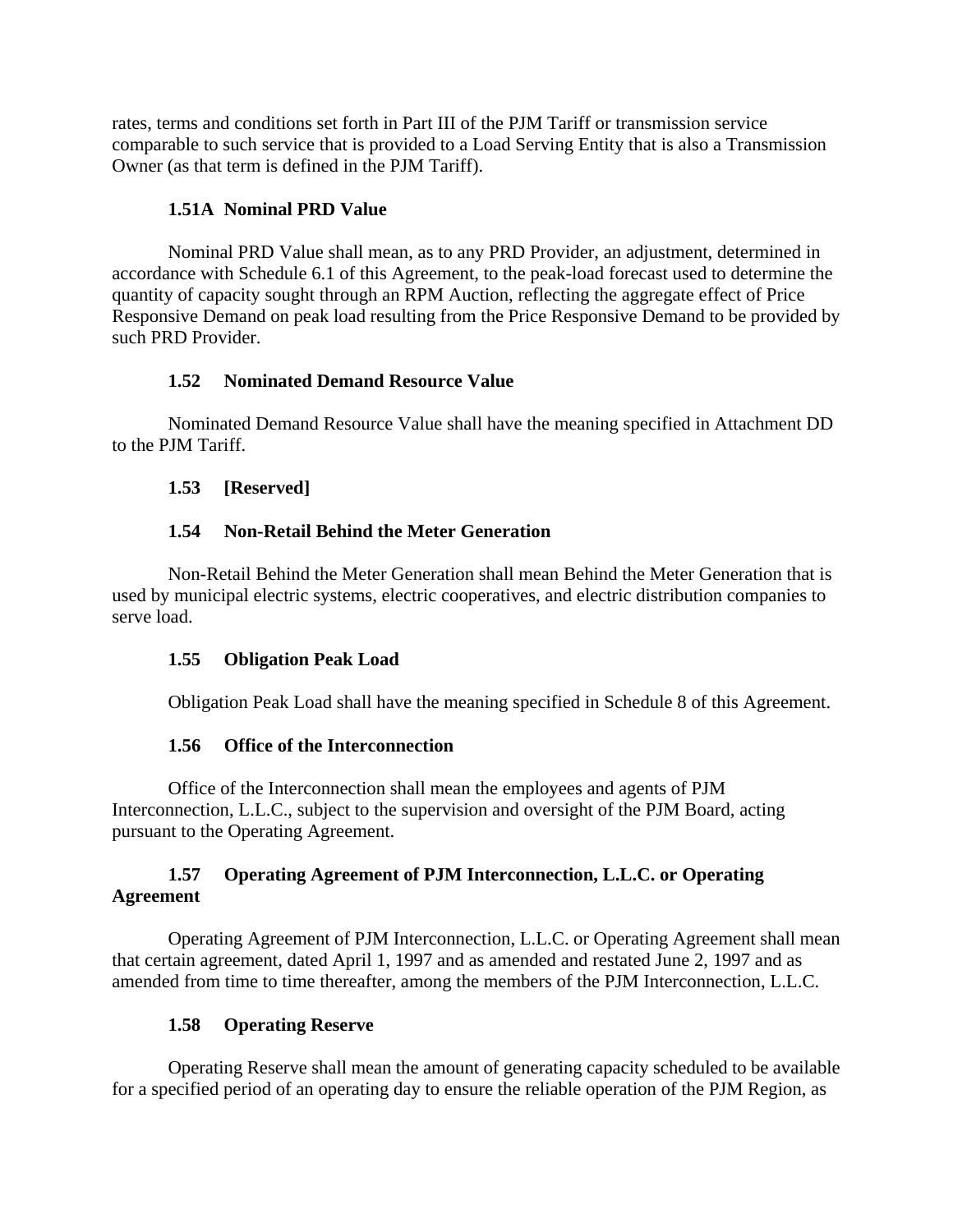specified in the PJM Manuals.

### **1.59 Other Supplier**

Other Supplier shall mean a Member that is (i) a seller, buyer or transmitter of electric capacity or energy in, from or through the PJM Region, and (ii) is not a Generation Owner, Electric Distributor, Transmission Owner or End-Use Customer.

### **1.60 Partial Requirements Service**

Partial Requirements Service shall mean wholesale service to supply a specified portion, but not all, of the power needs of a Load Serving Entity to serve end-users within the PJM Region that are not satisfied by its own generating facilities.

### **1.61 Percentage Internal Resources Required**

Percentage Internal Resources Required shall mean, for purposes of an FRR Capacity Plan, the percentage of the LDA Reliability Requirement for an LDA that must be satisfied with Capacity Resources located in such LDA.

### **1.62 Party**

Party shall mean an entity bound by the terms of this Agreement.

## **1.63 PJM**

PJM shall mean the PJM Board and the Office of the Interconnection.

### **1.64 PJM Board**

PJM Board shall mean the Board of Managers of the PJM Interconnection, L.L.C., acting pursuant to the Operating Agreement.

## **1.65 PJM Manuals**

PJM Manuals shall mean the instructions, rules, procedures and guidelines established by the Office of the Interconnection for the operation, planning and accounting requirements of the PJM Region.

### **1.66 PJM Open Access Transmission Tariff or PJM Tariff**

PJM Open Access Transmission Tariff or PJM Tariff shall mean the tariff for transmission service within the PJM Region, as in effect from time to time, including any schedules, appendices, or exhibits attached thereto.

### **1.67 PJM Region**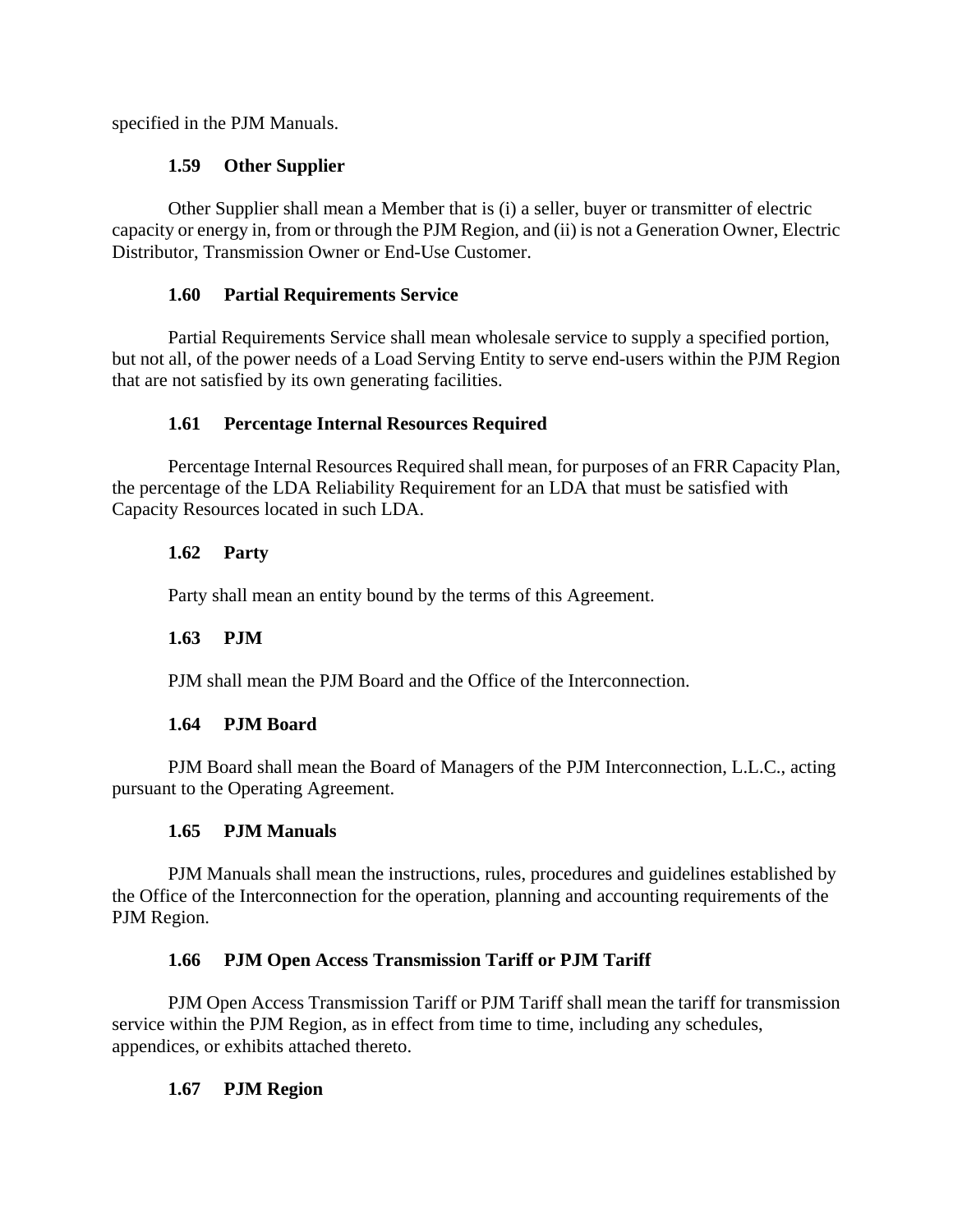PJM Region shall have the same meaning as provided in the Operating Agreement.

#### **1.68 PJM Region Installed Reserve Margin**

PJM Region Installed Reserve Margin shall mean the percent installed reserve margin for the PJM Region required pursuant to this Agreement, as approved by the PJM Board pursuant to Schedule 4.1.

#### **1.69 Planned Demand Resource**

Planned Demand Resource shall mean a Demand Resource that does not currently have the capability to provide a reduction in demand or to otherwise control load, but that is scheduled to be capable of providing such reduction or control on or before the start of the Delivery Year for which such resource is to be committed, as determined in accordance with the requirements of Schedule 6.

#### **1.69A Planned External Generation Capacity Resource**

Planned External Generation Capacity Resource shall mean a proposed Generation Capacity Resource, or a proposed increase in the capability of a Generation Capacity Resource, that (a) is to be located outside the PJM Region, (b) participates in the generation interconnection process of a Control Area external to PJM, (c) is scheduled to be physically and electrically interconnected to the transmission facilities of such Control Area on or before the first day of the Delivery Year for which such resource is to be committed to satisfy the reliability requirements of the PJM Region, and (d) is in full commercial operation prior to the first day of such Delivery Year, such that it is sufficient to provide the Installed Capacity set forth in the Sell Offer forming the basis of such resource's commitment to the PJM Region. Prior to participation in any Reliability Pricing Model Auction for such Delivery Year, the Capacity Market Seller must demonstrate that it has executed an interconnection agreement (functionally equivalent to a System Impact Study Agreement (or, for resources with planned Installed Capacity of more than 20 MWs, functionally equivalent to a Facilities Study Agreement) under the PJM Tariff for Base Residual Auction and an Interconnection Service Agreement under the PJM Tariff for Incremental Auction) with the transmission owner to whose transmission facilities or distribution facilities the resource is being directly connected, and if applicable the transmission provider. A Planned External Generation Capacity Resource must provide evidence to PJM that it has been studied as a Network Resource, or such other similar interconnection product in such external Control Area, must provide contractual evidence that it has applied for or purchased transmission service to be deliverable to the PJM border, and must provide contractual evidence that it has applied for transmission service to be deliverable to the bus at which energy is to delivered, the agreements for which must have been executed prior to participation in any Reliability Pricing Model Auction for such Delivery Year. An External Generation Capacity Resource shall cease to be considered a Planned External Generation Capacity Resource as of the earlier of (i) the date that interconnection service commences as to such resource; or (ii) the resource has cleared an RPM Auction, in which case it shall become an Existing Generation Capacity Resource for purposes of the mitigation of offers for any RPM Auction for all subsequent Delivery Years.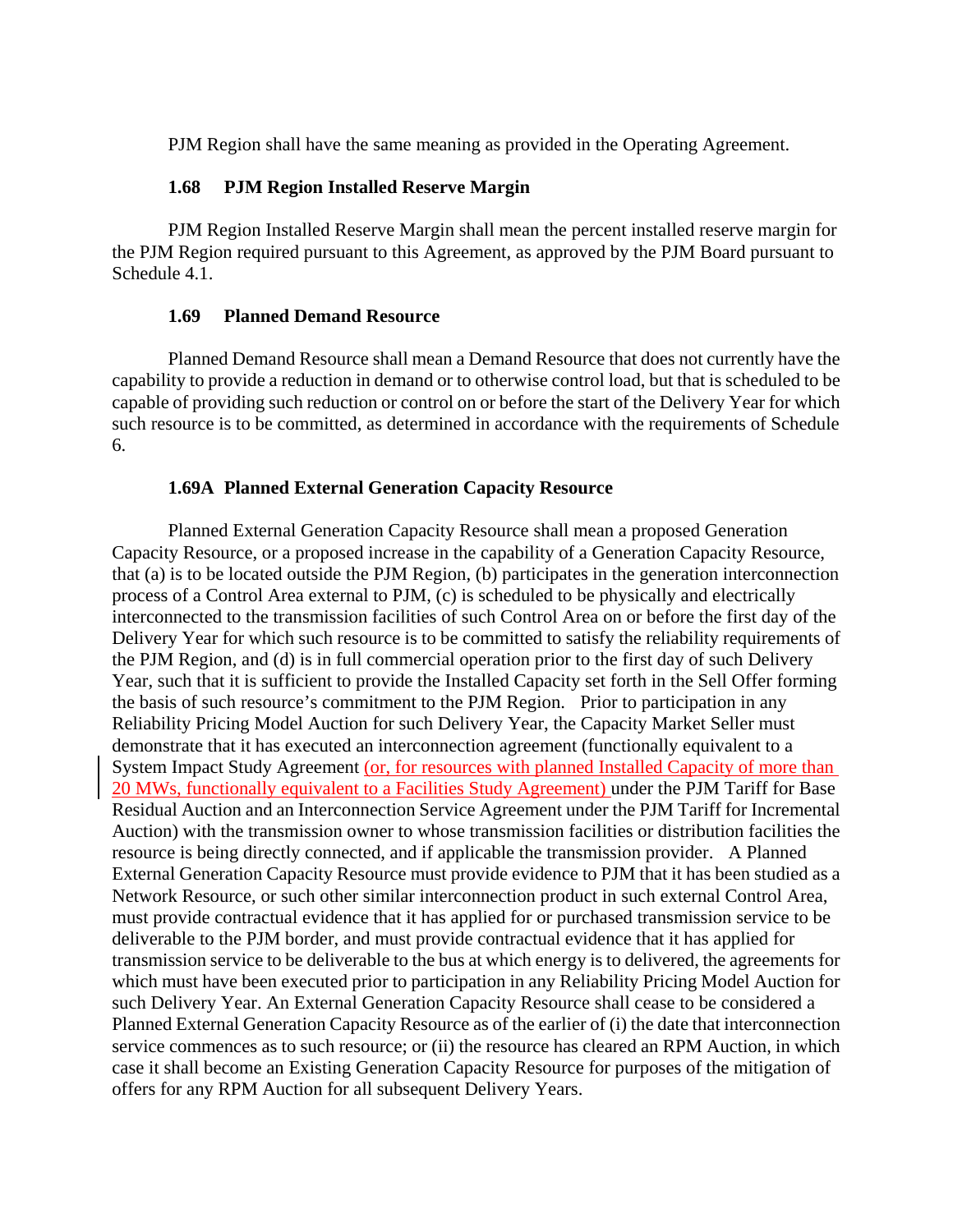#### **1.70 Planned Generation Capacity Resource**

Planned Generation Capacity Resource shall mean a Generation Capacity Resource participating in the generation interconnection process under Part IV, Subpart A of the PJM Tariff, for which: (i) Interconnection Service is scheduled to commence on or before the first day of the Delivery Year for which such resource is to be committed to RPM or to an FRR Plan; (ii) a System Impact Study Agreement (or, for resources with planned Installed Capacity of more than 20 MWs, a Facilities Study Agreement) has been executed prior to the Base Residual Auction for such Delivery Year; (iii) an Interconnection Service Agreement has been executed prior to any Incremental Auction for such Delivery Year in which such resource plans to participate; and (iv) no megawatts of capacity have cleared an RPM Auction for any prior Delivery Year. For purposes of the must-offer requirement and mitigation of offers for any RPM Auction for a Delivery Year, a Generation Capacity Resource shall cease to be considered a Planned Generation Capacity Resource as of the earlier of (i) the date that Interconnection Service commences as to such resource; or (ii) the resource has cleared an RPM Auction for any Delivery Year, in which case it shall become an Existing Generation Capacity Resource for any RPM Auction for all subsequent Delivery Years. Notwithstanding the foregoing, a Generation Capacity Resource for which construction has not commenced and which would otherwise have been treated as a Planned Generation Capacity Resource but for the fact that it was bid into RPM Auctions for at least two consecutive Delivery Years, and cleared the last such auction only because it was considered existing and its mitigated offer cap was accepted when its price offer would not have otherwise been accepted, shall be deemed to be a Planned Generation Capacity Resource.

### **1.71 Planning Period**

Planning Period shall mean the 12 months beginning June 1 and extending through May 31 of the following year, or such other period approved by the Members Committee.

### **1.71A PRD Curve**

PRD Curve shall mean a price-consumption curve at a PRD Substation level, if available, and otherwise at a Zonal (or sub-Zonal LDA, if applicable) level, that details the base consumption level of Price Responsive Demand and the decreasing consumption levels at increasing prices.

### **1.71B PRD Provider**

PRD Provider shall mean (i) a Load Serving Entity that provides PRD; or (ii) an entity without direct load serving responsibilities that has entered contractual arrangements with end-use customers served by a Load Serving Entity that satisfy the eligibility criteria for Price Responsive Demand.

### **1.71C PRD Provider's Zonal Expected Peak Load Value of PRD**

PRD Provider's Zonal Expected Peak Load Value of PRD shall mean the expected contribution to Delivery Year peak load of a PRD Provider's Price Responsive Demand, were such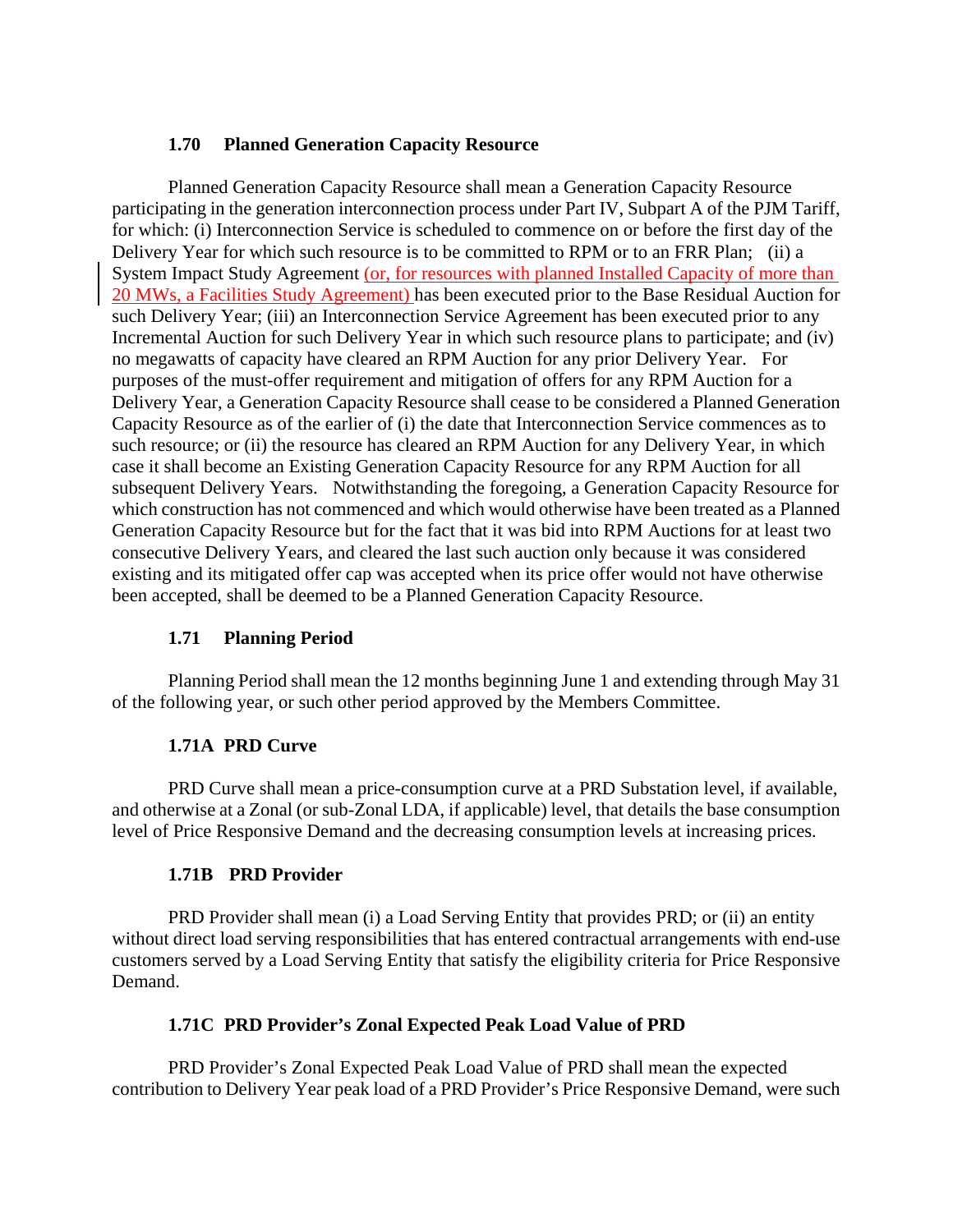demand not to be reduced in response to price, based on the contribution of the end-use customers comprising such Price Responsive Demand to the most recent prior Delivery Year's peak demand, escalated to the Delivery Year in question, as determined in a manner consistent with the Office of the Interconnection's load forecasts used for purposes of the RPM Auctions.

### **1.71D PRD Reservation Price**

PRD Reservation Price shall mean an RPM Auction clearing price identified in a PRD Plan for Price Responsive Demand load below which the PRD Provider desires not to commit the identified load as Price Responsive Demand.

### **1.71E PRD Substation**

PRD Substation shall mean an electrical substation that is located in the same Zone or in the same sub-Zonal LDA as the end-use customers identified in a PRD Plan or PRD registration and that, in terms of the electrical topography of the Transmission Facilities comprising the PJM Region, is as close as practicable to such loads**.**

### **1.71F Price Responsive Demand**

Price Responsive Demand or PRD shall mean end-use customer load registered by a PRD Provider pursuant to Schedule 6.1 of the PJM Reliability Assurance Agreement that have, as set forth in more detail in the PJM Manuals, the metering capability to record electricity consumption at an interval of one hour or less, Supervisory Control capable of curtailing such load (consistent with applicable RERRA requirements) at each PRD Substation identified in the relevant PRD Plan or PRD registration in response to a Maximum Generation Emergency declared by the Office of the Interconnection, and a retail rate structure, or equivalent contractual arrangement, capable of changing retail rates as frequently as an hourly basis, that is linked to or based upon changes in real-time Locational Marginal Prices at a PRD Substation level and that results in a predictable automated response to varying wholesale electricity prices.

### **1.71G Price Responsive Demand Credit**

Price Responsive Demand Credit shall mean a credit, based on committed Price Responsive Demand, as determined under Schedule 6.1 of this Agreement.

### **1.71H Price Responsive Demand Plan or PRD Plan**

Price Responsive Demand Plan or PRD Plan shall mean a plan, submitted by a PRD Provider and received by the Office of the Interconnection in accordance with Schedule 6.1 of this Agreement and procedures specified in the PJM Manuals, claiming a peak demand limitation due to Price Responsive Demand to support the determination of such PRD Provider's Nominal PRD Value.

## **1.72 Public Power Entity**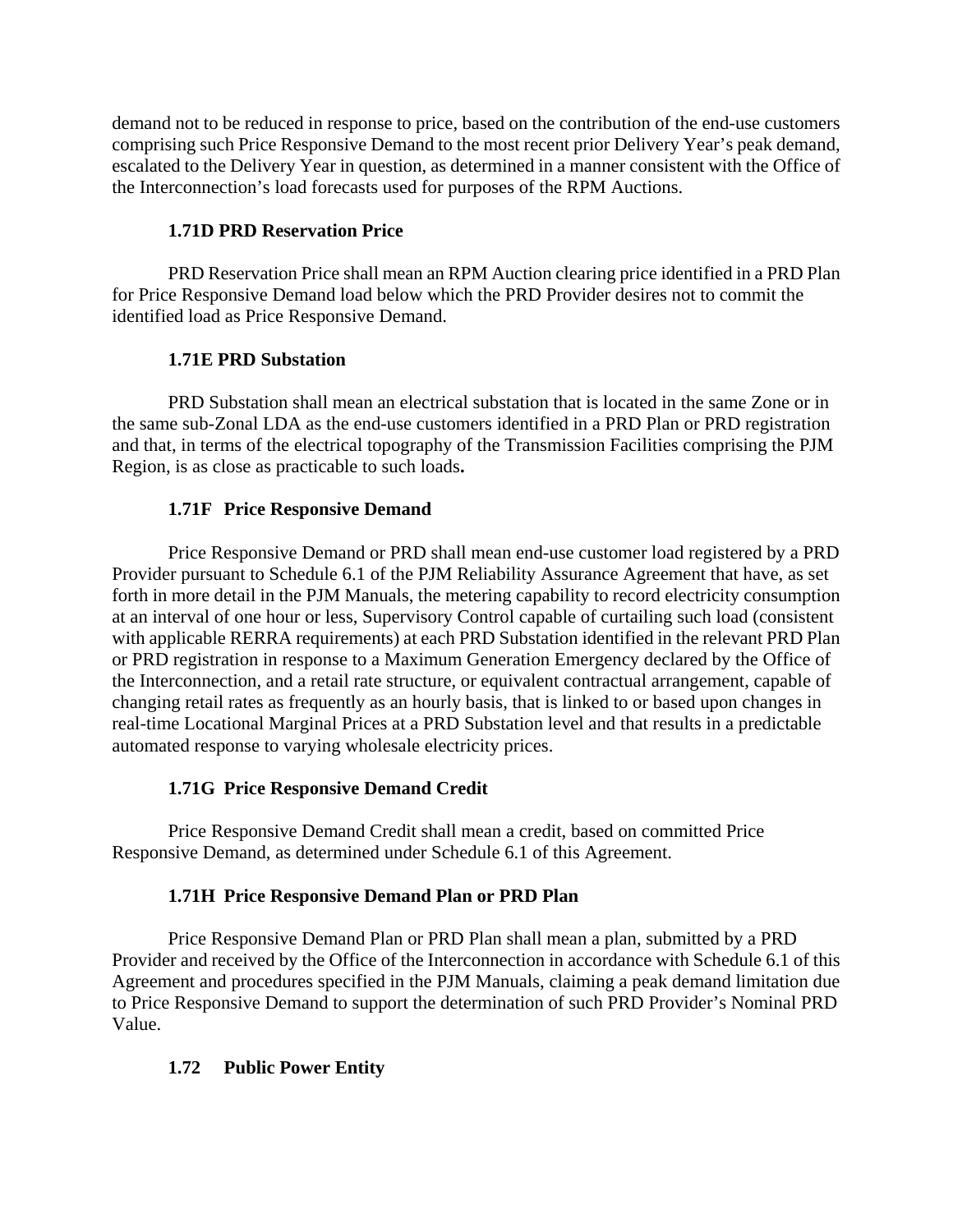Public Power Entity shall mean any agency, authority, or instrumentality of a state or of a political subdivision of a state, or any corporation wholly owned by any one or more of the foregoing, that is engaged in the generation, transmission, and/or distribution of electric energy.

### **1.73 Qualifying Transmission Upgrades**

Qualifying Transmission Upgrades shall have the meaning specified in Attachment DD to the PJM Tariff.

### **1.74 [Reserved for Future Use]**

## **1.74A Relevant Electric Retail Regulatory Authority**

Relevant Electric Retail Regulatory Authority or RERRA shall have the meaning specified in the PJM Operating Agreement.

### **1.75 Reliability Principles and Standards**

Reliability Principles and Standards shall mean the principles and standards established by NERC or an Applicable Regional Entity to define, among other things, an acceptable probability of loss of load due to inadequate generation or transmission capability, as amended from time to time.

### **1.76 Required Approvals**

Required Approvals shall mean all of the approvals required for this Agreement to be modified or to be terminated, in whole or in part, including the acceptance for filing by FERC and every other regulatory authority with jurisdiction over all or any part of this Agreement.

### **1.77 Self-Supply**

Self Supply shall have the meaning provided in Attachment DD to the PJM Tariff.

### **1.78 [Reserved for Future Use]**

**1.79 [Reserved for Future Use]** 

#### **1.80 State Consumer Advocate**

State Consumer Advocate shall mean a legislatively created office from any State, all or any part of the territory of which is within the PJM Region, and the District of Columbia established, inter alia, for the purpose of representing the interests of energy consumers before the utility regulatory commissions of such states and the District of Columbia and the FERC.

### **1.81 State Regulatory Structural Change**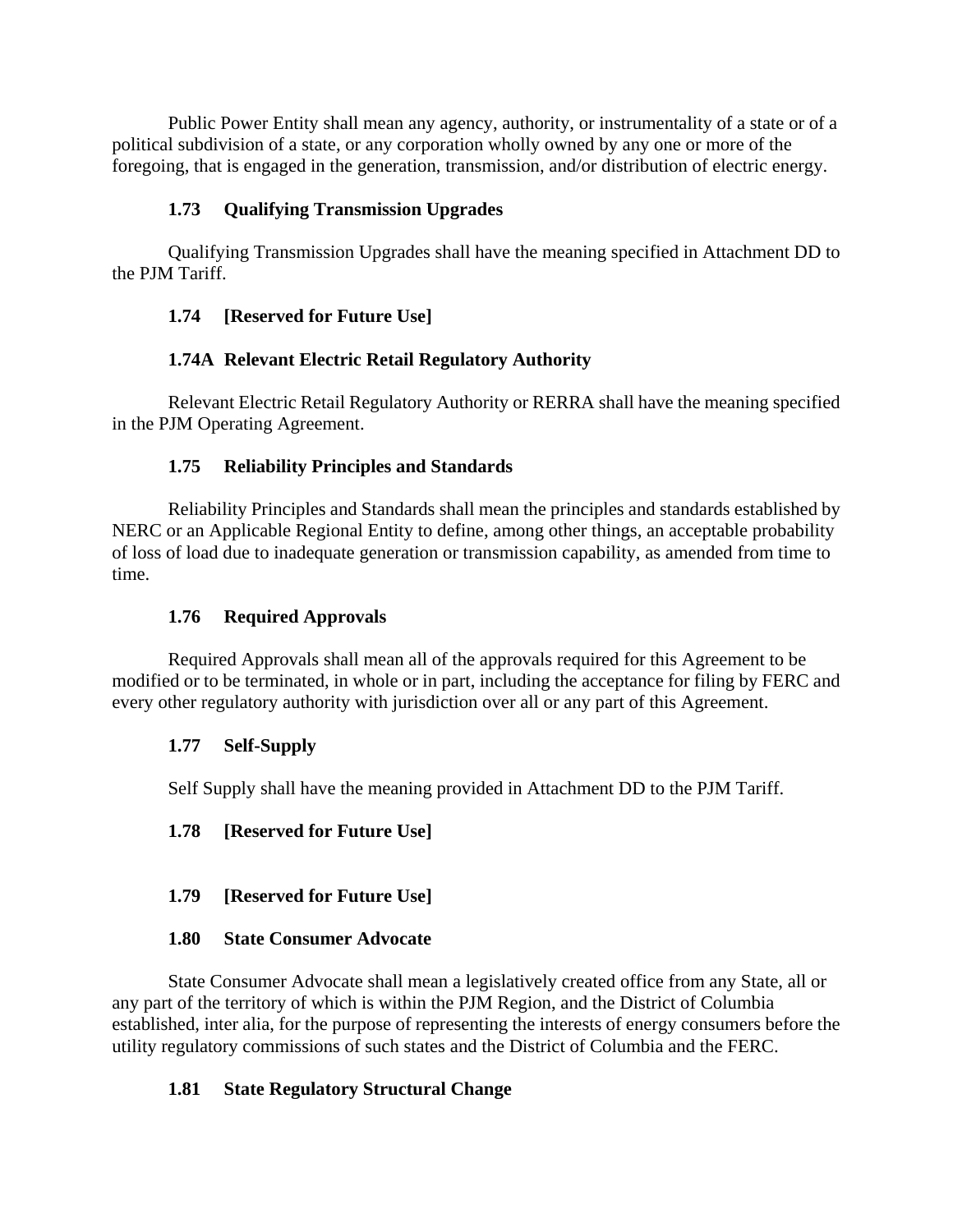State Regulatory Structural Change shall mean as to any Party, a state law, rule, or order that, after September 30, 2006, initiates a program that allows retail electric consumers served by such Party to choose from among alternative suppliers on a competitive basis, terminates such a program, expands such a program to include classes of customers or localities served by such Party that were not previously permitted to participate in such a program, or that modifies retail electric market structure or market design rules in a manner that materially increases the likelihood that a substantial proportion of the customers of such Party that are eligible for retail choice under such a program (a) that have not exercised such choice will exercise such choice; or (b) that have exercised such choice will no longer exercise such choice, including for example, without limitation, mandating divestiture of utility-owned generation or structural changes to such Party's default service rules that materially affect whether retail choice is economically viable.

## **1.81A Supervisory Control**

Supervisory Control shall mean the capability to curtail, in accordance with applicable RERRA requirements, load registered as Price Responsive Demand at each PRD Substation identified in the relevant PRD Plan or PRD registration in response to a Maximum Generation Emergency declared by the Office of the Interconnection. Except to the extent automation is not required by the provisions of this Agreement, the curtailment shall be automated, meaning that load shall be reduced automatically in response to control signals sent by the PRD Provider or its designated agent directly to the control equipment where the load is located without the requirement for any action by the end-use customer.

## **1.82 Threshold Quantity**

Threshold Quantity shall mean, as to any FRR Entity for any Delivery Year, the sum of (a) the Unforced Capacity equivalent (determined using the Pool-Wide Average EFORD) of the Installed Reserve Margin for such Delivery Year multiplied by the Preliminary Forecast Peak Load for which such FRR Entity is responsible under its FRR Capacity Plan for such Delivery Year, plus (b) the lesser of (i) 3% of the Unforced Capacity amount determined in (a) above or (ii) 450 MW. If the FRR Entity is not responsible for all load within a Zone, the Preliminary Forecast Peak Load for such entity shall be the FRR Entity's Obligation Peak Load last determined prior to the Base Residual Auction for such Delivery Year, times the Base FRR Scaling Factor (as determined in accordance with Schedule 8.1).

### **1.83 Transmission Facilities**

Transmission Facilities shall mean facilities that: (i) are within the PJM Region; (ii) meet the definition of transmission facilities pursuant to FERC's Uniform System of Accounts or have been classified as transmission facilities in a ruling by FERC addressing such facilities; and (iii) have been demonstrated to the satisfaction of the Office of the Interconnection to be integrated with the PJM Region transmission system and integrated into the planning and operation of the PJM Region to serve all of the power and transmission customers within the PJM Region.

### **1.84 Transmission Owner**